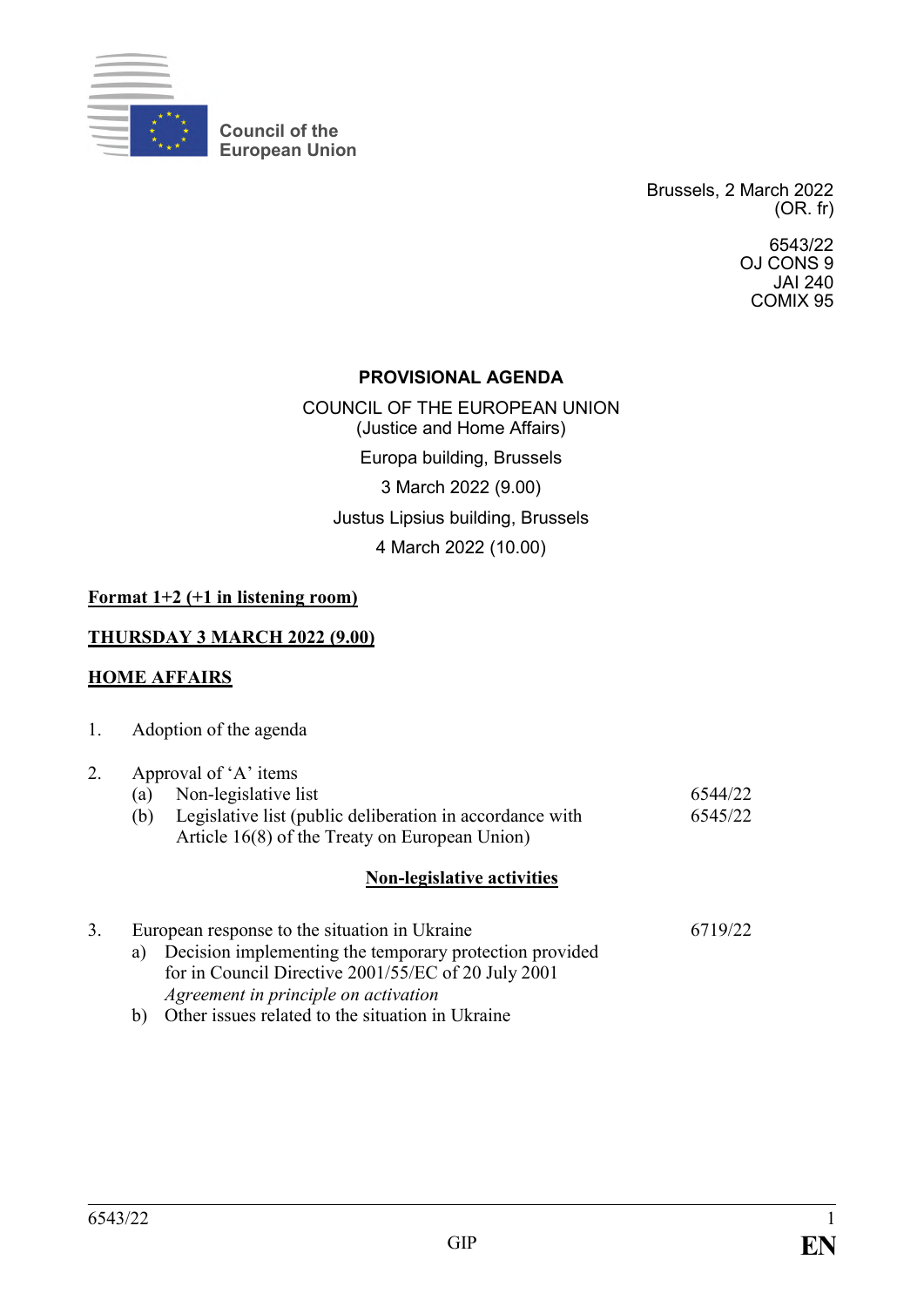| <b>Legislative deliberations</b><br>(Public deliberation in accordance with Article 16(8) of the Treaty on European Union) |                                                                                                                                            |                              |  |  |  |  |
|----------------------------------------------------------------------------------------------------------------------------|--------------------------------------------------------------------------------------------------------------------------------------------|------------------------------|--|--|--|--|
| 5.                                                                                                                         | Any other business<br>Current legislative proposals<br>Information from the Presidency                                                     | 6308/22                      |  |  |  |  |
|                                                                                                                            | <b>Non-legislative activities</b>                                                                                                          |                              |  |  |  |  |
| POLITICAL GOVERNANCE OF THE SCHENGEN AREA ('SCHENGEN COUNCIL')                                                             |                                                                                                                                            |                              |  |  |  |  |
| 6.                                                                                                                         | Overall state of the Schengen area <sup>2</sup><br>Political governance of Schengen<br>(a)<br>Situation report<br>(b)<br>Exchange of views | $6234/22 + COR$ 1<br>6408/22 |  |  |  |  |
| 7 <sub>1</sub>                                                                                                             | $\Box$<br>Council Regulation on the Schengen evaluation and monitoring<br>mechanism<br>General approach                                    | 6685/22                      |  |  |  |  |
| <b>OTHER HOME AFFAIRS ISSUES</b>                                                                                           |                                                                                                                                            |                              |  |  |  |  |
| 8.                                                                                                                         | Conclusions on civil protection work in view of climate change<br>Approval                                                                 | 6528/22                      |  |  |  |  |
| 9.                                                                                                                         | Council statement on Interpol red notices<br>Approval                                                                                      | 6217/22                      |  |  |  |  |

**OTHER HOME AFFAIRS ISSUES**

**Non-legislative activities**

6264/22

4. Asylum/migration: review of progress achieved**<sup>1</sup>**

*Progress report*

10. Any other business

 $\mathbf{1}$ **<sup>1</sup>** Exceptionally, in the presence of the Schengen Associated States.

The European agencies EUAA and Frontex are invited for this item.

<sup>&</sup>lt;sup>2</sup> The European agencies Frontex, Europol and eu-LISA are invited for this item.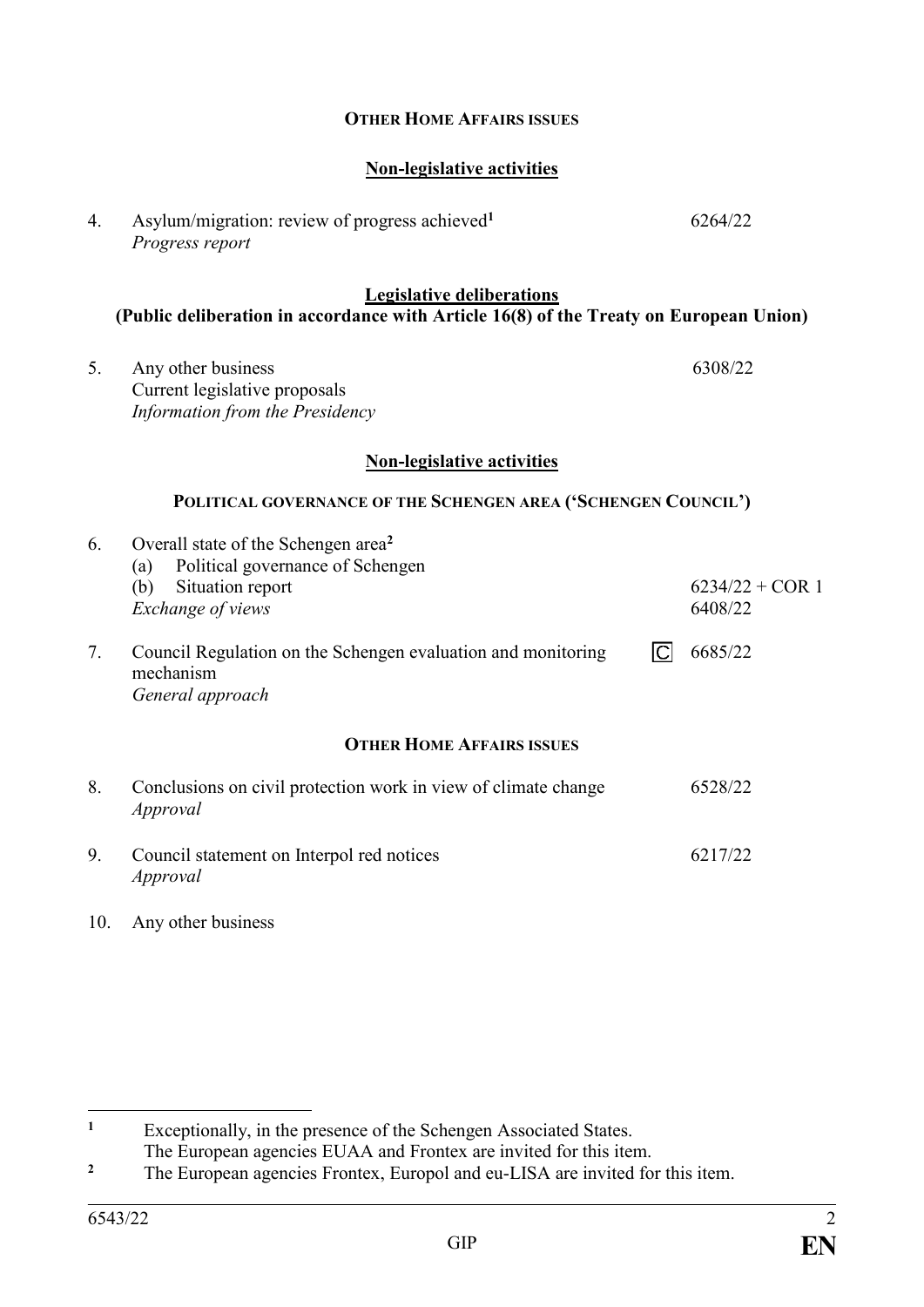# **FRIDAY 4 MARCH 2022 (10.00)**

## **JUSTICE**

# **Legislative deliberations**

# **(Public deliberation in accordance with Article 16(8) of the Treaty on European Union)**

| 11. | Electronic evidence                                                                                                                                                                                                                                                    |     |                   |  |  |  |  |
|-----|------------------------------------------------------------------------------------------------------------------------------------------------------------------------------------------------------------------------------------------------------------------------|-----|-------------------|--|--|--|--|
|     | Regulation on European Production and Preservation<br>(a)<br>Orders for electronic evidence                                                                                                                                                                            | O C | $6322/22 + COR$ 1 |  |  |  |  |
|     | Directive on legal representatives for gathering evidence<br>(b)<br>Progress report                                                                                                                                                                                    | 0   |                   |  |  |  |  |
| 12. | Any other business<br>Current legislative proposals<br>a)<br>Information from the Presidency<br>Directive on corporate due diligence<br>('sustainable<br>b)<br>corporate governance')<br>Data act<br>$\mathbf{c})$<br>Information from the Commission                  |     | 6308/22           |  |  |  |  |
|     | <b>Non-legislative activities</b>                                                                                                                                                                                                                                      |     |                   |  |  |  |  |
| 13. | Council Decision on hate speech and hate crimes<br>Policy debate                                                                                                                                                                                                       | ICI | 6523/22           |  |  |  |  |
| 14. | Fundamental rights<br>Exchange of views with the Director of the European<br>(a)<br>Union Agency for Fundamental Rights (FRA)                                                                                                                                          |     |                   |  |  |  |  |
|     | Conclusions on combating racism and antisemitism<br>(b)<br>Approval                                                                                                                                                                                                    |     | 6406/22           |  |  |  |  |
| 15. | Issues related to access to a lawyer<br>Exchange of views                                                                                                                                                                                                              |     | 6319/22           |  |  |  |  |
| 16. | Any other business<br>Allegations of trading in influence<br>(a)<br>Allegations of violence against demonstrators during<br>(b)<br>protests against COVID-19 restrictions<br>Prosecution of a Polish judge in Belarus<br>(c)<br>Information from the Polish delegation |     |                   |  |  |  |  |